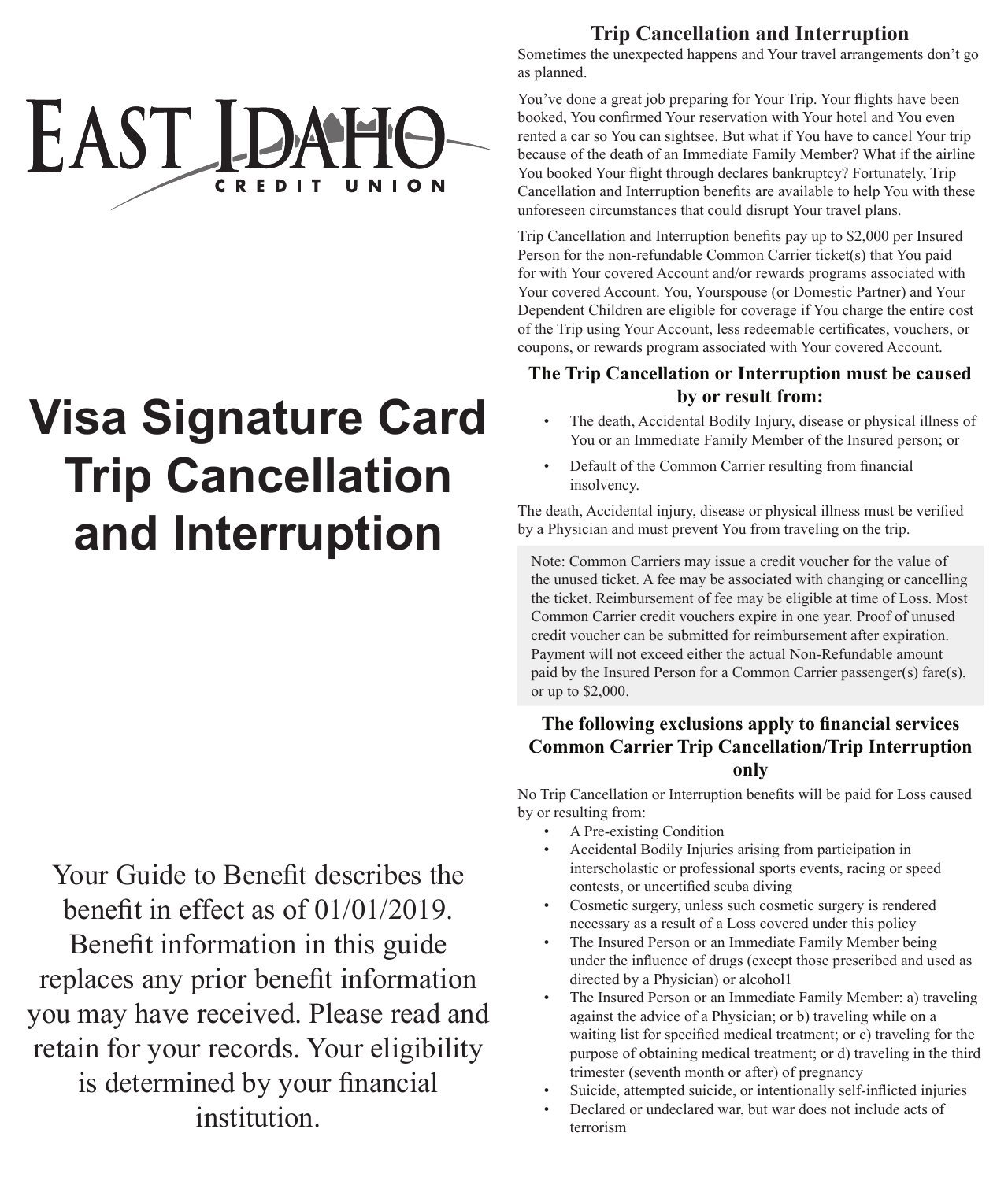• An Insured Person's emotional trauma, mental or physical illness, disease, pregnancy, childbirth or miscarriage, bacterial or viral infection or bodily malfunctions, except physical illness or disease which prevent the Insured Person from traveling on a Covered Trip. This Exclusion does not apply to Loss resulting from an Insured Person's bacterial infection caused by an Accident or from Accidental consumption of a substance contaminated by bacteria.

# **How to file a Trip Cancellation or Interruption claim**

Within twenty (20) days of the Trip Cancellation or interruption or as soon as reasonably possible, You must provide (written) claim notice to the Plan Administrator. The Plan Administrator will ask You for some preliminary information and send You the appropriate claim forms. Failure to give notice within twenty (20) days will not invalidate or reduce any otherwise valid claim, if notice is given as soon as reasonably possible.

When the Plan Administrator receives notice of a claim, the Plan Administrator will send You forms for giving proof of Loss within fifteen (15) days. If You do not receive the forms, You should send the Plan Administrator a written description of the Loss.

Answers to specific questions can be obtained by writing to the Plan Administrator. To make a claim, please contact the Plan Administrator:

cbsi Card Benefit Services 550 Mamaroneck Avenue, Suite 309 Harrison, NY 10528

# **Please return Your completed and signed claim form and the documents listed below as soon as possible to the Plan Administrator:**

- A copy of Your monthly billing statement or the travel itinerary (showing the last four [4] digits of the Account number) confirming the Common Carrier ticket was purchased using the covered Account and/or rewards programs associated with Your covered Account.
- If more than one method of payment was used, please provide documentation as to additional currency, voucher, points or any other payment method utilized.
- Confirmation of the non-refundable amounts for the unused Common Carrier tickets and/or travel vouchers
- Confirmation that the tickets were cancelled with the Common Carrier
- A copy of the travel itinerary showing the passenger names and ticket cost
- Confirmation of the reason for the Trip Cancellation; (completed attached physician statement, confirmation of death of Immediate Family Member or documentation confirming any other cause of Loss)
- A copy of the cancellation or refund policies of the Common Carrier, Tour Operator or Travel Supplier

#### **Additional Travel Accident benefit**

As a cardholder, You, Your spouse (or Domestic Partner), and unmarried Dependent Children will be automatically insured up to one thousand dollars (\$1,000) for Accidental Loss of life, limb, sight, speech, or hearing. This benefit applies while:

- Riding as a passenger in or entering or exiting any Common Carrier; or
- Riding as a passenger in, entering, or exiting any conveyance licensed to carry the public for a fee and while traveling to or from the airport:
	- Immediately preceding the departure of a Common Carrier on which the Insured Person has purchased passage; and
- Immediately following the arrival of a Common Carrier on which the Insured Person was a passenger; or
- At the airport, terminal or station, at the beginning or end of the Common Carrier Covered Trip.

| <b>Covered Loss</b>                                                                                                   | <b>Benefit Maximum</b> |
|-----------------------------------------------------------------------------------------------------------------------|------------------------|
| Accidental Loss of Life, two or more Members,<br>sight of both eyes, speech and hearing or any<br>combination thereof | \$1,000                |
| Accidental Loss of one Member, sight of one<br>eye, speech or hearing                                                 | \$500                  |
| Accidental Loss of the thumb and index finger<br>of the same hand                                                     | \$250                  |

Loss means, with respect to a hand, complete severance through or above the knuckle joints of at least four (4) fingers on the same hand or at least three (3) fingers and the thumb on the same hand; with respect to a foot, complete severance through or above the ankle joint. The Company will consider it a Loss of hand or foot even if the fingers, thumb, or foot is later reattached.

In order to be eligible for this additional coverage, the entire cost of the Common Carrier passenger fare(s), less redeemable certificates, vouchers, or coupons, must be charged to Your covered Account and/or rewards programs associated with Your covered Account during the policy period. If the purchase is not made prior to the Insured Person's arrival at the airport, coverage begins at the time the entire cost of the Common Carrier passenger fare is purchased.

This travel accident benefit is provided to eligible cardholders. Your financial institution pays the cardholder's premium as a benefit of the card membership.

The Loss must occur within one year of the Accident. The Company will pay the single largest applicable Benefit Amount. In the event of multiple Accidental deaths per Account arising from any one Accident, the Company's liability for all such Losses will be subject to a maximum limit of insurance equal to two times the Benefit Amount for Loss of life. Benefits will be proportionately divided among the Insured Persons up to the maximum limit of insurance.

The Loss of Life benefit will be paid to the Beneficiary designated by You. If no such designation has been made, that benefit will be paid to the first surviving Beneficiary in the following order: a)Your spouse, b) Your Children, c) Your parents, d) Your brothers and sisters, e) Your estate. All other indemnities will be paid to You.

# **The following exclusions apply to the Travel Accident benefit**

Loss caused by or resulting from:

- An Insured Person's emotional trauma, mental or physical illness, disease, normal pregnancy, normal childbirth or elective abortion, bacterial or viral infection, or bodily malfunctions. This exclusion does not apply to Loss resulting from an Insured Person's bacterial infection caused by an Accident or from Accidental consumption of a substance contaminated by bacteria
- Suicide, attempted suicide, or intentionally self-inflicted injuries
- Declared or undeclared war, but war does not include acts of terrorism
- An Accident occurring while You are in, entering, or exiting any aircraft while acting or training as a pilot or crew member (does not apply if You temporarily perform pilot or crew functions in a life-threatening emergency)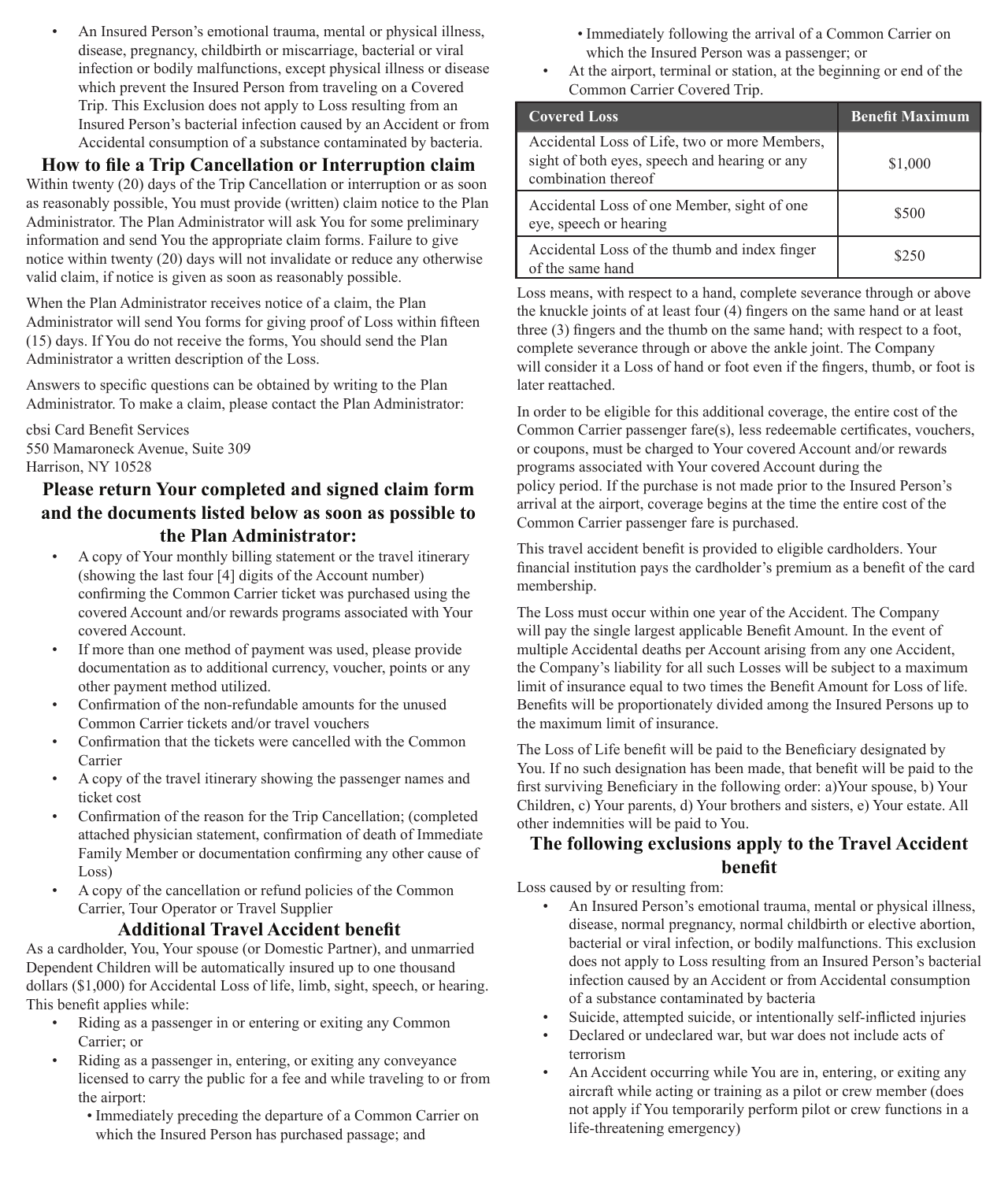#### **How to file a Travel Accident benefit claim**

Within twenty (20) days of the accident or as soon as reasonably possible, You must provide (written) claim notice to the Plan Administrator. The Plan Administrator will ask You for some preliminary information and send You the appropriate claim forms. Failure to give notice within twenty (20) days will not invalidate or reduce any otherwise valid claim, if notice is given as soon as reasonably possible.

When the Plan Administrator receives notice of a claim, the Plan Administrator will send You forms for giving proof of Loss within fifteen (15) days. If You do not receive the forms, You should send the Plan Administrator a written description of the Loss.

Answers to specific questions can be obtained by writing to the Plan Administrator. To make a claim, please contact the Plan Administrator:

cbsi Card Benefit Services 550 Mamaroneck Avenue, Suite 309 Harrison, NY 10528

#### **Please return Your completed and signed claim form and the documents listed below as soon as possible to the Plan Administrator:**

- A copy of the police report
- A completed medical authorization form for each treating medical facility
- Copy of the certificate of death, if applicable
- A copy of the travel itinerary
- A copy of the credit card statement reflecting the purchase, verification of thecardholder's name and the first six digits of the credit card number.

#### **To view the status of your claim and to securely upload documents for Trip Cancellation/Interruption and Travel Accident Benefit, visit**

www.myclaimsagent.com

**Use website code: 001** Or mail the completed and signed claim form and all required documents to:

> Claim Benefit Services P.O. Box 459084 Sunrise, FL 33345

If You choose to mail Your documents, please send a copy of Your documents and retain the originals for Your records. Claim Benefit Services is unable to return any submitted documents. You will be contacted by a claim adjuster if additional information or documentation is required.

#### **Definitions**

Accident or Accidental means a sudden, unforeseen, and unexpected event which: happens by chance; is independent of illness and disease and is the direct source of Loss.

Accidental Bodily Injury means Bodily Injury, which: 1) is Accidental; 2) is the direct cause of a Loss; and 3) occurs while the Insured Person is insured under this policy, which is in force.

Account means Your credit or debit card Accounts.

Benefit Amount means the Loss amount at the time the entire cost of the passenger fare is purchased with an eligible Account and/or rewards programs associated with Your covered Account.

Common Carrier means any licensed land, water or air conveyance operated by those whose occupation or business is the transportation of persons or things without discrimination and for hire.

Covered Trip means travel on a Common Carrier when the entire cost of the passenger fare for such transportation, less redeemable certificates, vouchers, or coupons, has been purchased with an Insured Person's covered card Account and/or rewards programs associated with Your covered Account issued by the Policyholder.

Dependent Child or Children means those Children, including adopted Children and those Children placed for adoption, who are primarily dependent upon the Insured Person for maintenance and support, and who are: 1) under the age of nineteen (19), and reside with the Insured Person; 2) beyond the age of nineteen (19), permanently mentally or physically challenged, and incapable of self-support; or 3) under the age of twentyfive (25) and classified as full-time students at an institution of higher learning.

Domestic Partner means a person who is registered as a Domestic Partner or legal equivalent under laws of the governing jurisdiction, or who: 1) is at least 18 years of age and competent to enter into a contract; 2) is not related to the Primary Insured Person by blood; 3) has exclusively lived with the Primary Insured Person for at least twelve (12) consecutive months. 4) is not legally married or separated; and 5) has with the Primary Insured Person at least two (2) of the following financial arrangements: a) a joint mortgage or lease; b) a joint bank account; c) joint title to or ownership of a motor vehicle or status a joint lessee on a motor vehicle lease; or d) a joint credit card account with a financial institution.

Immediate Family Member means the Insured Person's: 1) Spouse or Domestic Partner; 2) children including adopted children or stepchildren; 3) legal guardians or wards; 4) siblings or siblings-in-law; 5) parents or parents-in-law; 6) grandparents or grandchildren; 7) aunts or uncles; 8) nieces and nephews. Immediate Family Member also means a Spouse's or Domestic Partner's children, including adopted children or step children; legal guardians or wards; siblings or siblings-in-law; parents or parents-inlaw; grandparents or grandchildren; aunts or uncles; nieces or nephews.

Insured Person means the individual or entity to whom the Policyholder has issued an Account, as well as authorized users of the Account registered with the Policyholder. Insured Person also means the Insured Person's Spouse or Domestic Partner and Dependent Children.

Member means hand or foot.

Pre-existing Condition means Accidental Bodily Injury, disease, or illness of the Insured Person or Immediate Family Member of the Insured Person which occurs or manifests itself during the sixty (60) day period immediately prior to the purchase date of a Scheduled Airline passenger fare(s). Disease or illness has manifested itself when either: 1) medical care or treatment has been given; or 2) there exists symptoms which would cause a reasonably prudent person to seek medical diagnosis, care or treatment. The taking of prescription drugs or medication for controlled (continued) condition throughout this sixty (60) day period will not be considered to be a manifestation of illness or disease.

Trip Cancellation means the cancellation of Common Carrier travel arrangements when the Insured Person is prevented from traveling on a Covered Trip on or before the Covered Trip departure.

Trip Interruption means the Insured Person's Covered Trip is interrupted either on the way to the Covered Trip point of departure or after the Covered Trip departure.

You or Yours means an Insured Person who purchase their trip to the Insured person's covered Account and/or rewards programs associated with the Insured Person's covered Account.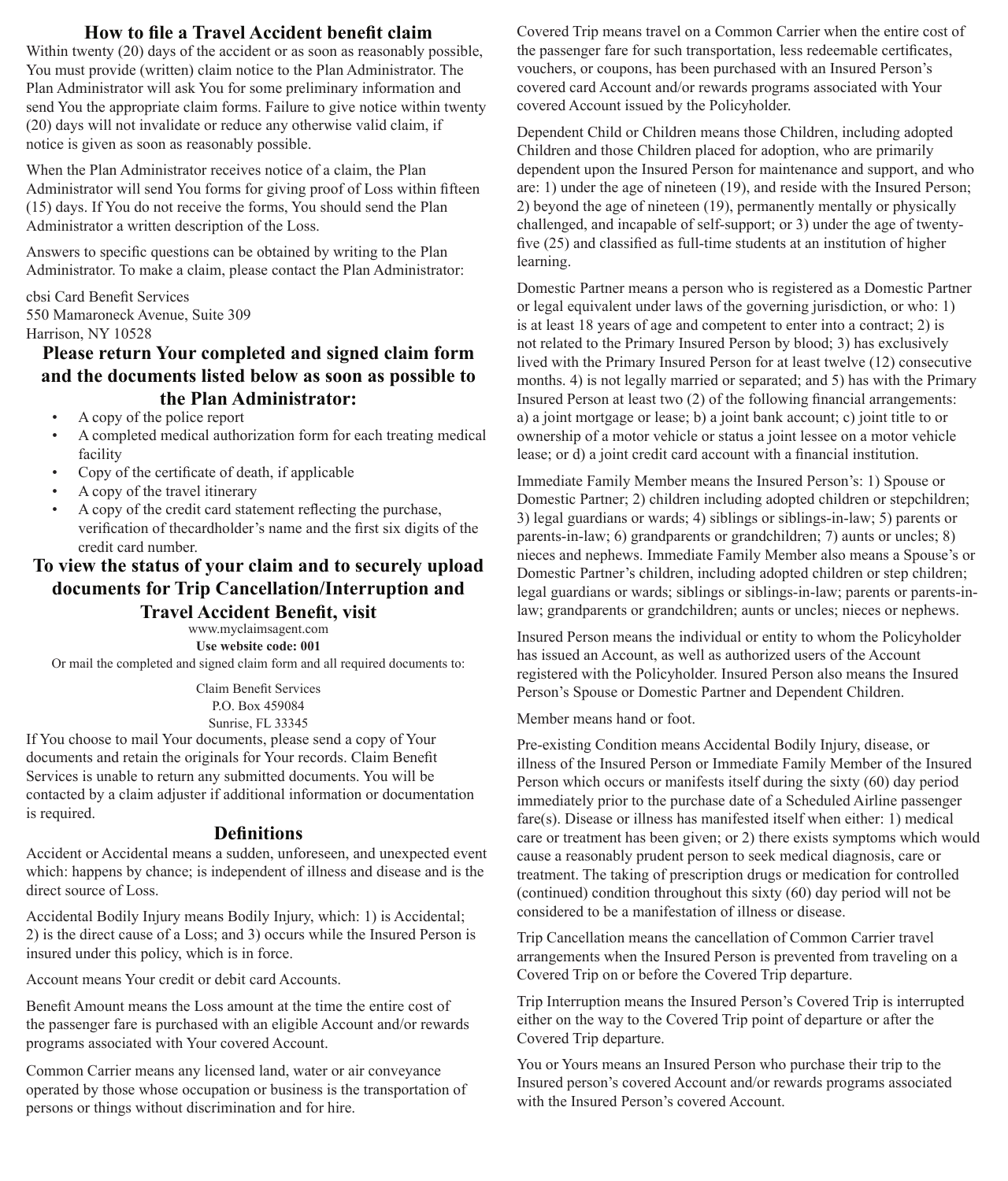# **Additional provisions for Trip Cancellation and Interruption**

- As a handy reference guide, please read this and keep it in a safe place with Your other insurance documents.
- This description of coverage is not a contract of insurance but is simply an informative statement of the principal provisions of the insurance while in effect. Complete provisions pertaining to this plan of insurance are contained in the master policy, on file with the Policyholder: BNY Midwest Trust Company as trustee of the Chubb Financial Institution Group Insurance Trust for the Account of participating financial institutions. Policy #: 6478-07-74
- Signed or pinned transactions are covered as long as You use Your eligible card to secure the transaction.
- You shall do all things reasonable to avoid or diminish any Loss covered by this benefit. This provision will not be unreasonably applied to avoid claims.
- If You make any claim knowing it to be false or fraudulent in any respect, no coverage shall exist for such claim, and Your benefit may be cancelled. Each cardholder agrees that representations regarding claims will be accurate and complete. Any and all relevant provisions shall be void in any case of fraud, intentional concealment, or misrepresentation of material fact.
- No legal action for a claim may be brought against the Provider until sixty (60) days after the Provider receives Proof of Loss. No legal action against the Provider may be brought more than two (2) years after the time for giving Proof of Loss. Further, no legal action may be brought against the Provider unless all the terms of the Guide to Benefits have been complied with fully.
- This benefit is provided to eligible cardholders at no additional cost. The terms and conditions contained in this Guide to Benefits may be modified by subsequent endorsements. Modifications to the terms and conditions may be provided via additional Guide to Benefits mailings, statement inserts, statement messages or electronic notification. The benefits described in this Guide will not apply to cardholders whose Accounts have been suspended or cancelled.
- Termination dates may vary by financial institutions. Your financial institution can cancel or non-renew the benefits for cardholders, and if they do, they will notify You at least thirty (30) days in advance. Federal Insurance Company ("Provider") is the underwriter of these benefits and is solely responsible for its administration and claims. The Plan Administrator provides services on behalf of the Provider.
- After the Plan Administrator has paid Your claim, all Your rights and remedies against any party in respect of this claim will be transferred to the Plan Administrator to the extent of the payment made to You. You must give the Plan Administrator all assistance as may reasonably be required to secure all rights and remedies.
- This benefit does not apply to the extent that trade or economic sanctions or other laws or regulations prohibit the provision of insurance, including, but not limited to, the payment of claims.

**For more information about the benefit described in this guide, contact the Plan Administrator.**

# EAST ID CREDIT

# **Visa Signature Card Travel Accident Insurance Description of Coverage**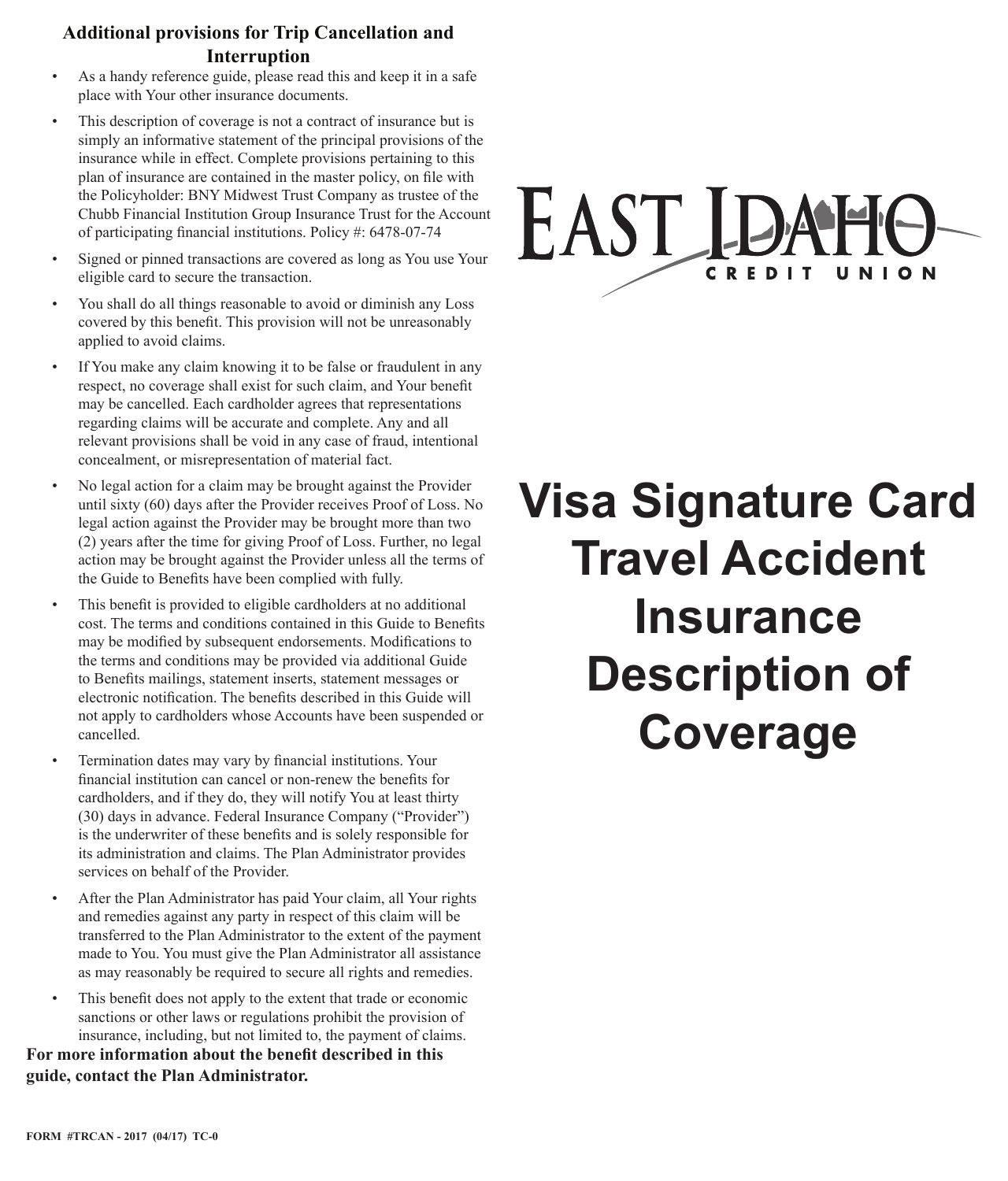# **Travel Accident Insurance Description of Coverage**

#### Principal Sum: \$300,000 *THIS IS AN ACCIDENTAL DEATH AND DISMEMBERMENT ONLY POLICY AND DOES NOT PAY BENEFITS FOR LOSS FROM SICKNESS*

*This Description of Coverage is provided to all eligible VISA Signature cardholders and replaces any and all Descriptions of Coverage previously issuedto the insured with respect to insurance described herein.*

#### **Eligibility and Period of Coverage**

As a VISA Signature cardholder, you are covered beginning on 01/01/2019 or the date your credit card is issued, whichever is later.

You and your dependents\* become covered automatically when the entire Common Carrier fare is charged to your covered VISA Signature card account ("Covered Person"). It is not necessary to notify the financial institution, the Insurance Company, or the Plan Administrator when tickets are purchased. Coverage ends when the policy is terminated.

\* Your spouse, unmarried dependent child(ren), under age 19 (25 if a full-time student). No age limit for incapacitated child. Incapacitated child means a child incapable of self-sustaining employment by reason of mental retardation or physical handicap, and chiefly dependent on you for support and maintenance. Dependent child(ren) receive fifty percent (50%) of your benefit amount.

#### **Benefits**

Subject to the terms and conditions, if a Covered Person's accidental bodily Injury occurs while on a Covered Trip and results in any of the following Losses within one (1) year after the date of the accident, the Insurance Company will pay the following percentage of the Principal Sum foraccidental Loss of:

In no event will multiple charge cards obligate the Insurance Company in excess of the stated benefit for any one Loss sustained by a Covered Person as a result of any one accident. The maximum amount payable for all Losses due to the same accident is the Principal Sum.

#### **Definitions**

**Loss** means actual severance through or above the wrist or ankle joints with regard to hands and feet; entire and irrevocable loss of sight, speech or hearing; actual severance through or above the metacarpophalangeal joints with regard to thumb and index fingers. The life benefit provides coverage in the event of a Covered Person's death. If a Covered Person's body has not been found within one (1) year of disappearance, stranding, sinking, or wreckage of any Common Carrier in which the Covered Person was covered as a passenger, then it shall be presumed, subject to all other provisions and conditions of this coverage, the Covered Person suffered loss of life.

**Injury** means bodily injury or injuries, sustained by the insured person which are the direct cause of Loss, independent of disease cause of Loss, independent of disease or bodily infirmity, and occurring while the Covered Person is covered under this policy, while the insurance is in force.

**Common Carrier** means any scheduled airline, land, or water conveyance licensed for transportation of passengers for hire.

**Covered Trip** means a trip (a) while the Covered Person is riding on a Common Carrier as a passenger and not as a pilot, operator, or crew member and (b) charged to your VISA Signature card; and (c) that begins and ends at the places designated on the ticket purchased for the trip. Covered Trip will also include travel on a Common Carrier (excluding aircraft), directly to, from, or at any Common Carrier terminal, which travel immediately precedes departure to or follows arrival at the destination designated on the ticket purchased for the Covered Trip.

**Exclusions:** No payment will be made for any Loss that occurs in connection with, or is the result of: (a) suicide, attempted suicide, or intentionally self-inflicted injury; (b) any sickness or disease; (c) travel or flight on any kind of aircraft or Common Carrier except as a fare-paying passenger in an aircraft or on a Common Carrier operated on a regular schedule for passengerservice over an established route; or (d) war or act of war, whether declared or undeclared.

**Beneficiary:** Benefit for Loss of life is payable to your estate, or to the beneficiary designated in writing by you. All other benefits are payable to you.

**Notice of Claim:** Written notice of claim, including your name and reference to VISA Signature should be mailed to the Plan Administrator within twenty (20) days of a covered Loss or as soon as reasonably possible. The Plan Administrator will send the claimant forms for filing proof of Loss.

**The Cost:** This travel insurance is purchased for you by your financial institution.

**Description of Coverage:** This description of coverage details material facts about a Travel Accident Insurance Policy which has been established for you and is underwritten by Virginia Surety Company, Inc. Please read this description carefully. All provisions of the plan are in the master policy form number, VSC-VCC-01 (2/00). Any difference between the policy and this description will be settled according to the provisions of the policy.

**Questions:** Answers to specific questions can be obtained by writing to the **Plan Administrator:**

> cbsi Card Benefit Services 550 Mamaroneck Avenue, Suite 309 Harrison, NY 10528

#### **Underwritten by:**

Virginia Surety Company, Inc. 175 West Jackson Blvd. Chicago, IL 60604

#### **Additional Provisions for Travel Accident Insurance**

Travel Accident Insurance is provided under a master policy of insurance issued by Virginia Surety Company, Inc. (herein referred to as Company). We reserve the right to change the benefits and features of all these programs.

The financial institution or the Company can cancel or choose not to renew the Insurance coverages for all Insureds. If this happens, the financial institution will notify the accountholder at least 30 days in advance of the expiration of the policy. Such notices need not be given if substantially similar replacement coverage takes effect without interruption and is provided by the same insurer. Insurance benefits will still apply to Covered Trips commenced prior to the date of such cancellation or non-renewal, provided all other terms and conditions of coverage are met. Travel Accident Insurance does not apply if your VISA Signature privileges have been suspended or cancelled. However, insurance benefits will still apply to Covered Trips commenced prior to the date that your account is suspended or cancelled provided all other terms and conditions of coverage are met.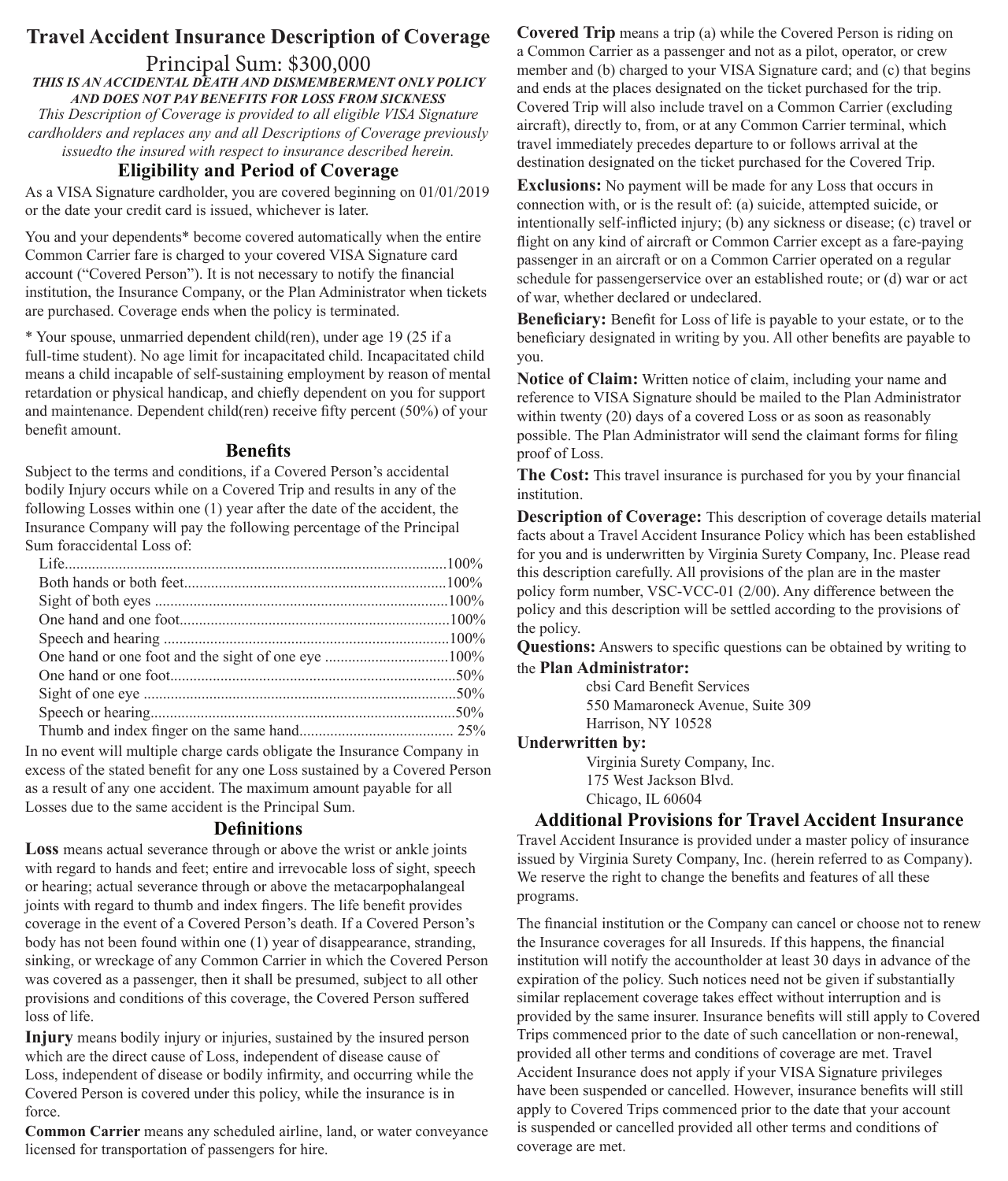Coverage will be void if, at any time, the accountholder has concealed or misrepresented any material fact or circumstance concerning this coverage or the subject thereof or the accountholder's interest herein, or in the case of any fraud or false swearing by the Insured relating thereto. No person or entity other than the accountholder shall have any legal or equitable right, remedy, or claim for insurance proceeds and/or damages under or arising out of this coverage.

No action at law or in equity shall be brought to recover on this coverage prior to the expiration of sixty (60) days after proof of Loss has been furnished in accordance with the requirements of this Description of Coverage.

The Company, at its expense, has the right to have you examined as often as reasonably necessary while a claim is pending. The Company may also have an autopsy made unless prohibited by law.

#### **State Amendments**

**For Illinois Residents Only:** The following statement is added: If a Covered Person recovers expenses for sickness or injury that occurred due to the negligence of a third party, the Company has the right to first reimbursement for all benefits the Company paid from any and all damages collected from the negligent third party for those same expenses whether by action at law, settlement, or compromise, by the Covered Person, the Covered Person's parents if the Covered Person is a minor, or the Covered Person's legal representative as a result of that sickness or injury. You are required to furnish any information or assistance, or provide any documents that we may reasonably require in order to exercise our rights under this provision. This provision applies whether or not the third party admits liability.

10/07



# **Visa Signature Card Auto Rental Collision Damage Waiver**

### **No cardholder wants to incur the expense of repairing or replacing a rented car. But accidents do happen, and vehicles do get stolen.**

No matter what happens to Your rental car, You can be covered with Auto Rental Collision Damage Waiver.

Auto Rental Collision Damage Waiver reimburses You for damages caused by theft or collision – up to the Actual Cash Value of most rented cars. Auto Rental Collision Damage Waiver covers no other type of loss. For example, in the event of a collision involving Your rented vehicle, damage to any other driver's car or the injury of anyone or anything is not covered. Rental periods of fifteen (15) consecutive days within Your country of residence, and thirty-one (31) consecutive days outside it, are both covered. (Longer rental periods, however, are not covered.)

You are eligible for this benefit if Your name is embossed on an eligible card issued in the United States and You use it to initiate and complete Your entire car rental transaction. Only You as the primary car renter and any additional drivers permitted by the Rental Car Agreement are covered.

## **How Auto Rental Collision Damage Waiver works with other insurance**

Auto Rental Collision Damage Waiver covers theft, damage, valid lossof-use charges imposed and substantiated by the auto rental company, administrative fees and reasonable and customary towing charges, due to a covered theft or damage to the nearest qualified repair facility.

If You do have personal automobile insurance or other insurance that covers theft or damage, this benefit reimburses You for the deductible portion of Your car insurance or other insurance, along with any unreimbursed portion of administrative and loss-of-use charges imposed by the car rental company, as well as reasonable towing charges while the car was Your responsibility.

If You do not have personal automobile insurance or any other insurance, the benefit reimburses You for covered theft, damage, or administrative and loss-of-use charges imposed by the rental company, as well as reasonable towing charges that occur while You are responsible for the vehicle.

If You are renting outside of Your country of residence, the coverage provided under this benefit is primary and reimburses You for covered theft, damage, or administrative and loss-of-use charges imposed by the rental company, as well as reasonable towing charges that occur while You are responsible for the vehicle.

#### **How to use Auto Rental Collision Damage Waiver**

- 1. Use Your card to initiate and complete Your entire car rental transaction.
- 2. Review the auto rental agreement and decline the rental company's collision damage waiver (CDW/LDW) option, or a similar provision, as accepting this coverage will cancel out Your benefit. If the rental company insists that You purchase their insurance or collision damage waiver, call the Benefit Administrator for assistance at 1-800- 397-9010. Outside the United States, call collect at 1-303-967-1093.
- 3. Before you leave the lot, make sure to check the car for any prior damage.

This benefit is in effect during the time the rental car is in Your (or an authorized driver's) control, and it terminates when the rental company reassumes control of their vehicle.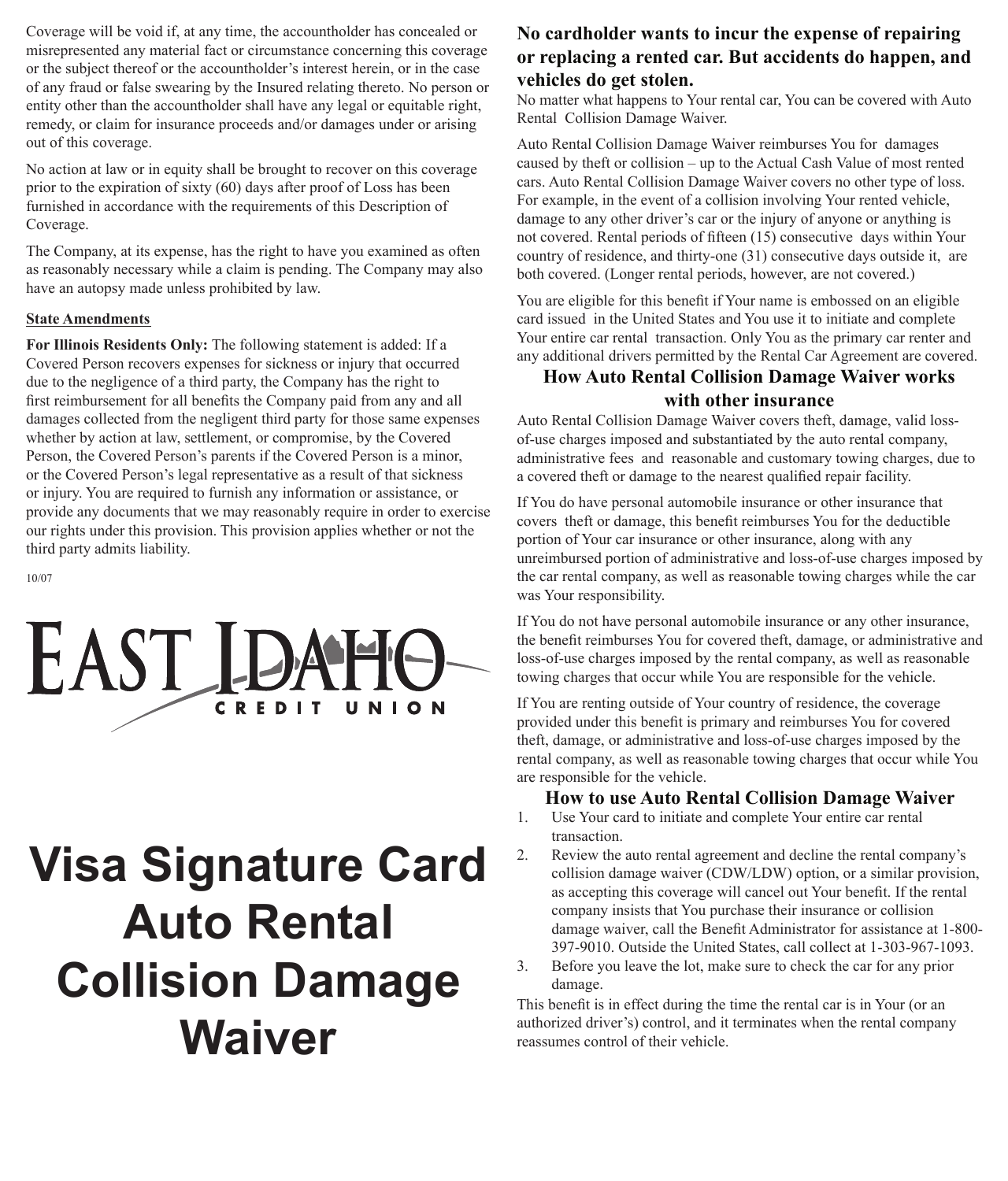This benefit is available in the United States and most foreign countries (with the exception of Israel, Jamaica, the Republic of Ireland or Northern Ireland). However, this benefit is not available where precluded by law, or where it's in violation of the territory terms of the auto rental agreement, or when prohibited by individual merchants. Because regulations vary outside the United States, check with Your auto rental company and the Benefit Administrator before You travel, to be sure that Auto Rental Collision Damage Waiver will apply.

### **Vehicles not covered**

Certain vehicles are not covered by this benefit, they consist of expensive, exotic, and antique cars; cargo vans; certain vans; vehicles with an open cargo bed; trucks; motorcycles; mopeds; motorbikes; limousines; and recreational vehicles.

Examples of expensive or exotic cars are the Alfa Romeo, Aston Martin, Bentley, Corvette, Ferrari, Jaguar, Lamborghini, Lotus, Maserati, Maybach, McLaren, Porsche, Rolls Royce, and Tesla. However, selected models of Audi, BMW, Mercedes-Benz, Cadillac, Infiniti, Land Rover, Lexus, Lincoln, and Range Rover are covered.

An antique car is defined as one that is over twenty (20) years old, or one that has not been manufactured for ten (10) years or more.

Vans are not covered. But those designed as small-group transportation vehicles (seating up to nine (9) people, including the driver) are covered.

If You have questions about a specific vehicle's coverage or organization where the vehicle is being reserved, call the Benefit Administrator at 1-800-397-9010, or call collect outside the United States at 1-303-967-1093.

#### **Related instances & losses not covered**

- Any obligation You assume under any agreement (other than the deductible on Your personal auto policy)
- Any violation of the auto rental agreement or this benefit
- Injury of anyone, or damage to anything, inside or outside the Rental Vehicle
- Loss or theft of personal belongings
- Personal liability
- Expenses assumed, waived, or paid by the auto rental company, or its insurer
- The cost of any insurance, or collision damage waiver, offered by or purchased through the auto rental company
- Depreciation of the Rental Vehicle caused by the incident including, but not limited to, "diminished value"
- Expenses reimbursable by Your insurer, employer, or employer's insurance
- Theft or damage due to intentional acts, or due to the driver(s) being under the influence of alcohol, intoxicants, or drugs, or due to contraband, or illegal activities
- Wear and tear, gradual deterioration, or mechanical breakdown
- Items not installed by the original manufacturer
- Damage due to off-road operation of the Rental Vehicle
- Theft or damage due to hostility of any kind (including, but not limited to, war, invasion, rebellion, insurrection, or terrorist activities)
- Confiscation by authorities
- Vehicles that do not meet the definition of covered vehicles
- Rental periods that either exceed, or are intended to exceed, fifteen
- $(15)$  consecutive days, within Your country of residence, or thirtyone (31) days outside Your country of residence
- Leases and mini leases
- Theft or damage as a result of the authorized driver's and/or cardholder's lack of reasonable care in protecting the Rental Vehicle before and/or after damage or theft occurs (for example, leaving the car running and unattended)
- Theft or damage reported more than forty-five (45) days\* after the date of the incident
- Theft or damage for which a claim form has not been received within ninety (90) days<sup>\*</sup> from the date of the incident
- Theft or damage for which all required documentation has not been received within three hundred and sixty-five (365) days after the date of the incident
- Theft or damage from rental transactions that originated in Israel, Jamaica, the Republic of Ireland, or Northern Ireland

# **Filing a claim**

It is Your responsibility as a cardholder to make every effort to protect Your Rental Vehicle from damage or theft. If You have an accident, or Your Rental Vehicle has been stolen, immediately call the Benefit Administrator at 1-800-397-9010 to report the incident, regardless of whether Your liability has been established. Outside the United States, call collect at 1-303-967-1093.

You should report the theft or damage as soon as possible but no later than forty-five (45) days from the date of the incident.

The Benefit Administrator reserves the right to deny any claim containing charges that would not have been included, if notification occurred before the expenses were incurred. Thus, it's in Your best interest to notify the Benefit Administrator immediately after an incident. Reporting to any other person will not fulfill this obligation.

# **What You must submit to file a claim**

At the time of the theft or damage, or when You return the Rental Vehicle, ask Your car rental company for the following documents:

- A copy of the accident report form
- A copy of the initial and final auto rental agreements (front and back)
- A copy of the repair estimate and itemized repair bill
- Two (2) photographs of the damaged vehicle, if available
- A police report, if obtainable
- A copy of the demand letter which indicates the costs You are responsible for and any amounts that have been paid toward the claim.

Submit all of the above documents from the rental company, along with the following documents, to the Benefit Administrator:

- The completed and signed Auto Rental Collision Damage Waiver claim form (Important: This must be postmarked within ninety
- (90) days\* of the theft or damage date, even if all other required documentation is not yet available – or Your claim may be denied.)
- A copy of Your monthly billing statement (showing the last four
- [4] digits of the Account number) demonstrating that the entire rental transaction was made on Your eligible Account.
- A statement from Your insurance carrier (and/or Your employer or employer's insurance carrier, if applicable), or other reimbursement showing the costs for which You are responsible, and any amounts that have been paid toward the claim. Or, if You have no applicable insurance or reimbursement, a statement of no insurance or reimbursement is required.
- A copy of Your primary insurance policy's Declarations Page (if applicable) to confirm Your deductible. (This means the document(s) in Your insurance policy that lists names, coverages, limits, effective dates, and deductibles.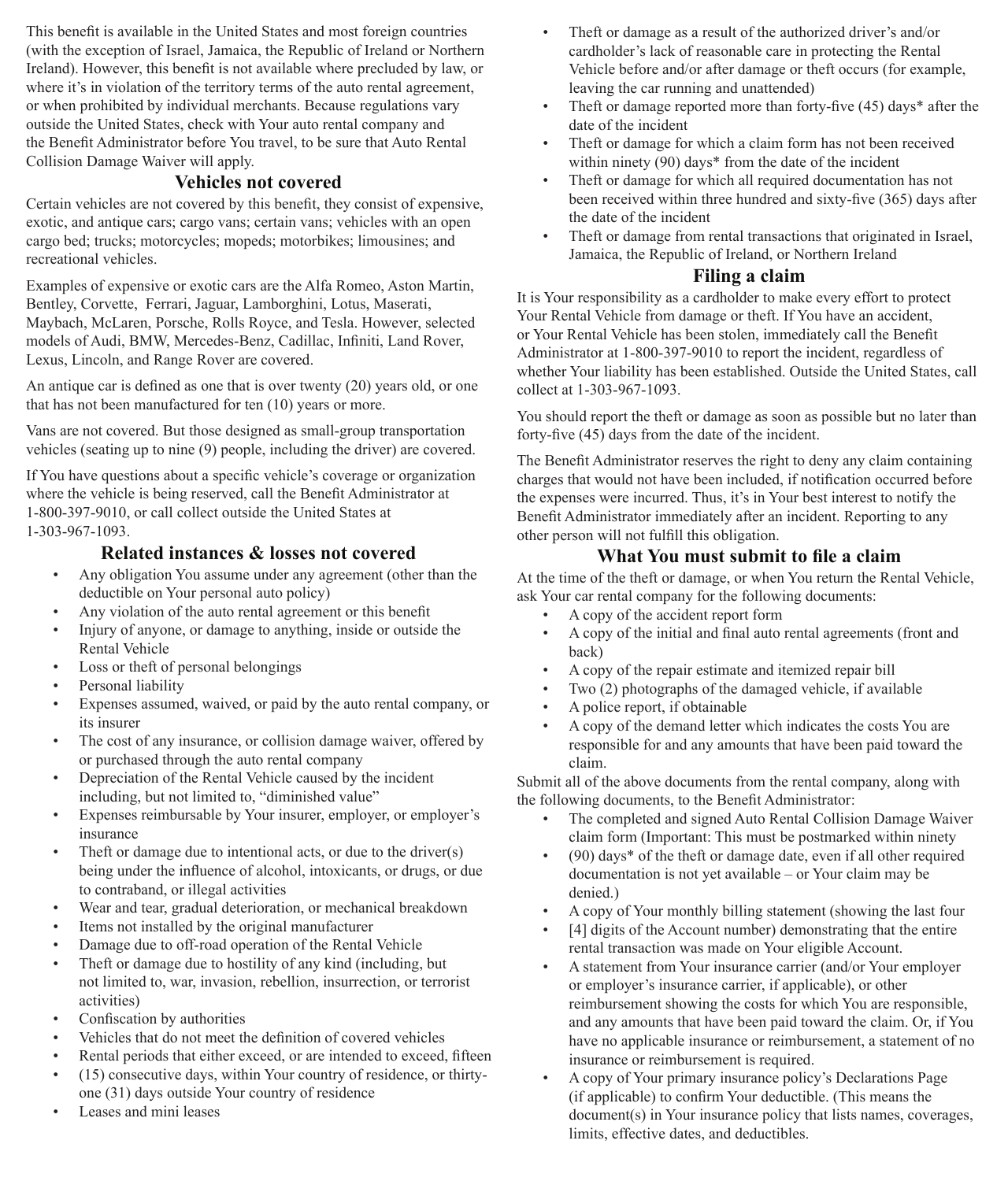• Any other documentation required by the Benefit Administrator to substantiate the claim.

Finally, please note that all remaining documents must be postmarked within three hundred and sixty-five (365) days\* of the theft or damage date or Your claim may be denied.

\*Not applicable to residents of certain states.

For faster filing, or to learn more about Auto Rental Collision Damage Waiver, visit: www.eclaimsline.com

#### **Finalizing Your claim**

Your claim will typically be finalized within 15 (fifteen) days, after the Benefit Administrator has received all the documentation needed to substantiate Your claim.

#### **Transference of claims**

Once Your claim has been paid, all Your rights and remedies against any party in regard to this theft or damage will be transferred to the Benefit Administrator, to the extent of the cost of payment made to You. You must give the Benefit Administrator all assistance as may reasonably be required to secure all rights and remedies.

#### **Definitions**

Account means Your credit or debit card Accounts.

Actual Cash Value means the amount a Rental Vehicle is determined to be worth based on its market value, age and condition at the time of loss.

Eligible Person means a cardholder who pays for their auto rental by using their eligible Account.

Rental Car Agreement means the entire contract an eligible renter receives when renting a Rental Vehicle from a rental car agency which describes in full all of the terms and conditions of the rental, as well as the responsibilities of all parties under the contract.

Rental Vehicle means a land motor vehicle with four or more wheels as described in the participating organization's disclosure statement which the eligible renter has rented for the period of time shown on the Rental Car Agreement and does not have a manufacturer's suggested retail price exceeding the amount shown on the participating organization's disclosure statement

You or Your means an Eligible Person who uses their eligible card to initiate and complete the rental car transaction.

## **Additional provisions for Auto Rental Collision Damage Waiver**

- Signed or pinned transactions are covered as long as You use Your eligible Account to secure the transaction.
- You shall do all things reasonable to avoid or diminish any loss covered by this benefit. This provision will not be unreasonably applied to avoid claims.
- If You make any claim knowing it to be false or fraudulent in any respect, no coverage shall exist for such claim, and Your benefit may be cancelled. Each cardholder agrees that representations regarding claims will be accurate and complete. Any and all relevant provisions shall be void in any case of fraud, intentional concealment, or misrepresentation of material fact.
- No legal action for a claim may be brought against the Provider until sixty (60) days after the Provider receives Proof of Loss. No legal action against the Provider may be brought more than two (2) years after the time for giving Proof of Loss. Further, no legal action may be brought against the Provider unless all the terms of the Guide to Benefits have been complied with fully.
- This benefit is provided to eligible cardholders at no additional cost. The terms and conditions contained in this Guide to Benefits may be modified by subsequent endorsements. Modifications to the terms and conditions may be provided via additional Guide to Benefits mailings, statement inserts, statement messages, or electronic notification. The benefits described in this Guide to Benefits will not apply to cardholders whose Accounts have been suspended or cancelled.
- Termination dates may vary by financial institutions. Your financial institution can cancel or non-renew the benefits for cardholders, and if they do, they will notify You at least thirty (30) days in advance. Indemnity Insurance Company of North America ("Provider") is the underwriter of these benefits and is solely responsible for its administration and claims. The Benefit Administrator provides services on behalf of the Provider.
- After the Benefit Administrator has paid Your claim, all Your rights and remedies against any party in respect of this claim will be transferred to the Benefit Administrator to the extent of the payment made to You. You must give the Benefit Administrator all assistance as may reasonably be required to secure all rights and remedies.
- This benefit does not apply to the extent that trade or economic sanctions or other laws or regulations prohibit the provision of insurance, including, but not limited to, the payment of claims.

**For more information about the benefit described in this guide, call the Benefit Administrator at 1-800-397-9010, or call collect outside the U.S. at 1-303-967-1093.**

**FORM #ARCDW - 2017 (Stand 04/17) ARCDW-S**



**Emergencies can escalate quickly when You are traveling away from home. Something that is relatively straight forward when You are not traveling, like replacing prescription medication, can be a difficult task when You are dealing with local laws or language barriers.**

Travel and Emergency Assistance Services are made available to help You in case of an emergency while You are traveling away from home. The Benefit Administrator can connect You with the appropriate local emergency and assistance resources available, 24 hours a day, 365 days a year.

**Please note that due to occasional issues such as distance, location, or time, neither the Benefit Administrator nor its service providers can be responsible for the availability, use, cost, or results of any medical, legal, transportation, or other services.**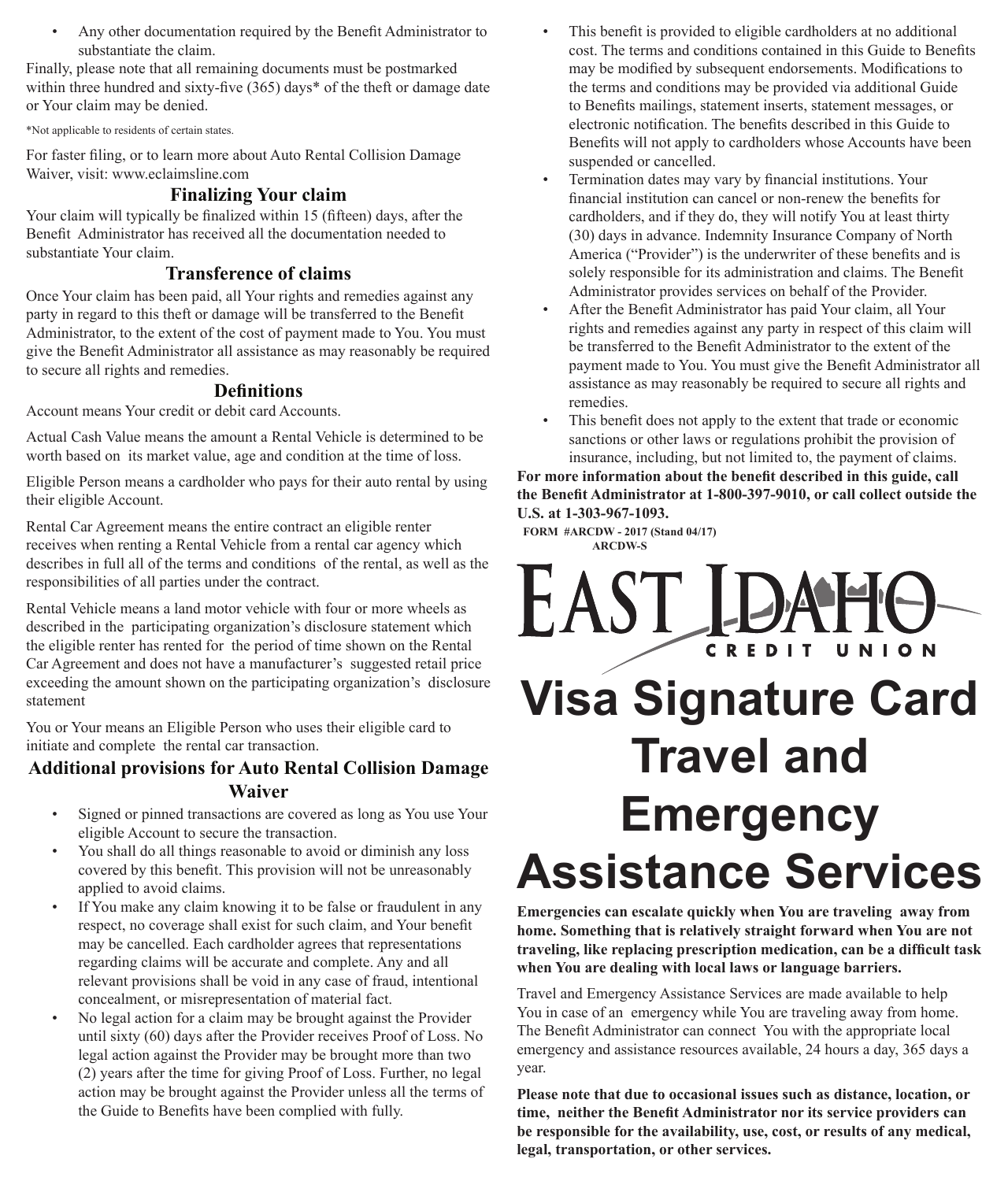## **What are Travel and Emergency Assistance Services and how do I use these services when I need them?**

Travel and Emergency Assistance Services are made available to You, if You are a cardholder of an eligible card issued in the United States. Your spouse and children (dependents under 22 years old) are also eligible to use these services. Travel and Emergency Assistance Services provide assistance and referral only. You are responsible for the cost of any actual medical, legal, transportation, cash advance, or other services or goods provided.

To use the services, simply call the toll-free, 24-hour Benefit Administrator line at 1-800-397-9010. If You are outside the United States, call collect at 1-303-967-1093.

### **What are the specific services and how can they help me?**

- Emergency Message Service can record and relay emergency messages for travelers or their immediate family members. The Benefit Administrator will use reasonable efforts to relay emergency messages in accordance with benefit guidelines and limitations, but cannot take responsibility for the failure to transmit any message successfully. All costs are Your responsibility.
- Medical Referral Assistance provides medical referral, monitoring, and follow-up. The Benefit Administrator can give You names of local English-speaking doctors, dentists, and hospitals; assign a doctor to consult by phone with local medical personnel, if necessary, to monitor Your condition; keep in contact with Your family, and provide continuing liaison; and help You arrange medical payments from Your personal account. All costs are Your responsibility.
- Legal Referral Assistance can arrange contact with Englishspeaking attorneys and U.S. embassies and consulates if You're detained by local authorities, have a car accident, or need legal assistance. In addition, the Benefit Administrator can coordinate bail payment from Your personal account. The Benefit Administrator can also follow up to make sure bail has been properly handled. All costs are Your responsibility.
- Emergency Transportation Assistance can help You make all the necessary arrange-ments for emergency transportation home or to the nearest medical facility. This includes arranging to bring Your Young children home and helping You stay in contact with family members or employers during the emergency. In the case of a death, the Benefit Administrator can make arrangements to repatriate the remains. All costs are Your responsibility.
- Emergency Ticket Replacement helps You through Your carrier's lost ticket reimbursement process and assists in the delivery of a replacement ticket to You, should You lose Your ticket. All costs are Your responsibility.
- Lost Luggage Locator Service can help You through the Common Carrier's claim procedures or can arrange shipment of replacement items if an airline or Common Carrier loses Your checked luggage. You are responsible for the cost of any replacement items shipped to You.
- Emergency Translation Services provides telephone assistance in all major languages and helps find local interpreters, if available, when You need more extensive assistance. All costs are Your responsibility.
- Prescription Assistance and Valuable Document Delivery Arrangements – can help You fill or replace prescriptions, subject to local laws, and can arrange pickup and delivery of Your prescriptions filled for You at local pharmacies. It can also help transport critical documents that You may have left at Your home or elsewhere. All costs are Your responsibility.
- Pre-Trip Assistance can give You information on Your destination before You leave – such as ATM locations, currency exchange rates, weather reports, health precautions, necessary immunizations, and required passport visas.

#### **Definitions**

Common Carrier means any mode of transportation by land, water or air operating for hire under a license to carry passengers for which a ticket must be purchased prior to travel. Does not include taxi, limousine service, commuter rail or commuter bus lines.

You or Your means an eligible person whose name is embossed on an eligible U.S. issued card, and You reside in the United States.

# **Additional provisions for Travel and Emergency Assistance Services**

This benefit is provided to eligible cardholders at no additional cost. The terms and conditions contained in this Guide to Benefits may be modified by subsequent endorsements. Modifications to the terms and conditions may be provided via additional Guide to Benefits mailings, statement inserts, statement messages, or electronic notification. The benefits described in this Guide to Benefits will not apply to cardholders whose accounts have been suspended or cancelled.

**For more information about the benefit described in this guide, call the Benefit Administrator at 1-800-397-9010, or call collect outside the U.S. at 1-303-967-1093.**

**FORM #TEAS - 2017 (Stand 04/17) TEAS-S**



# **Visa Signature Card Extended Warranty Protection**

**Product warranties can be inconvenient and cumbersome to use. Let's say You purchased a great gadget about a year ago, but it just stopped working, and You can't find Your sales receipt and warranty information. For all too common situations like these, Extended Warranty Protection can help.**

Extended Warranty Protection provides You with valuable features that help You manage, use and extend the warranties for eligible items purchased on Your covered Account and/or rewards program associated with Your covered Account. Services include Warranty Registration and Extended Protection. You are eligible for this benefit if You are a cardholder of an eligible card issued in the United States and You purchase either a portion or the entire cost of the item using Your Account and/or rewards program associated with Your covered Account.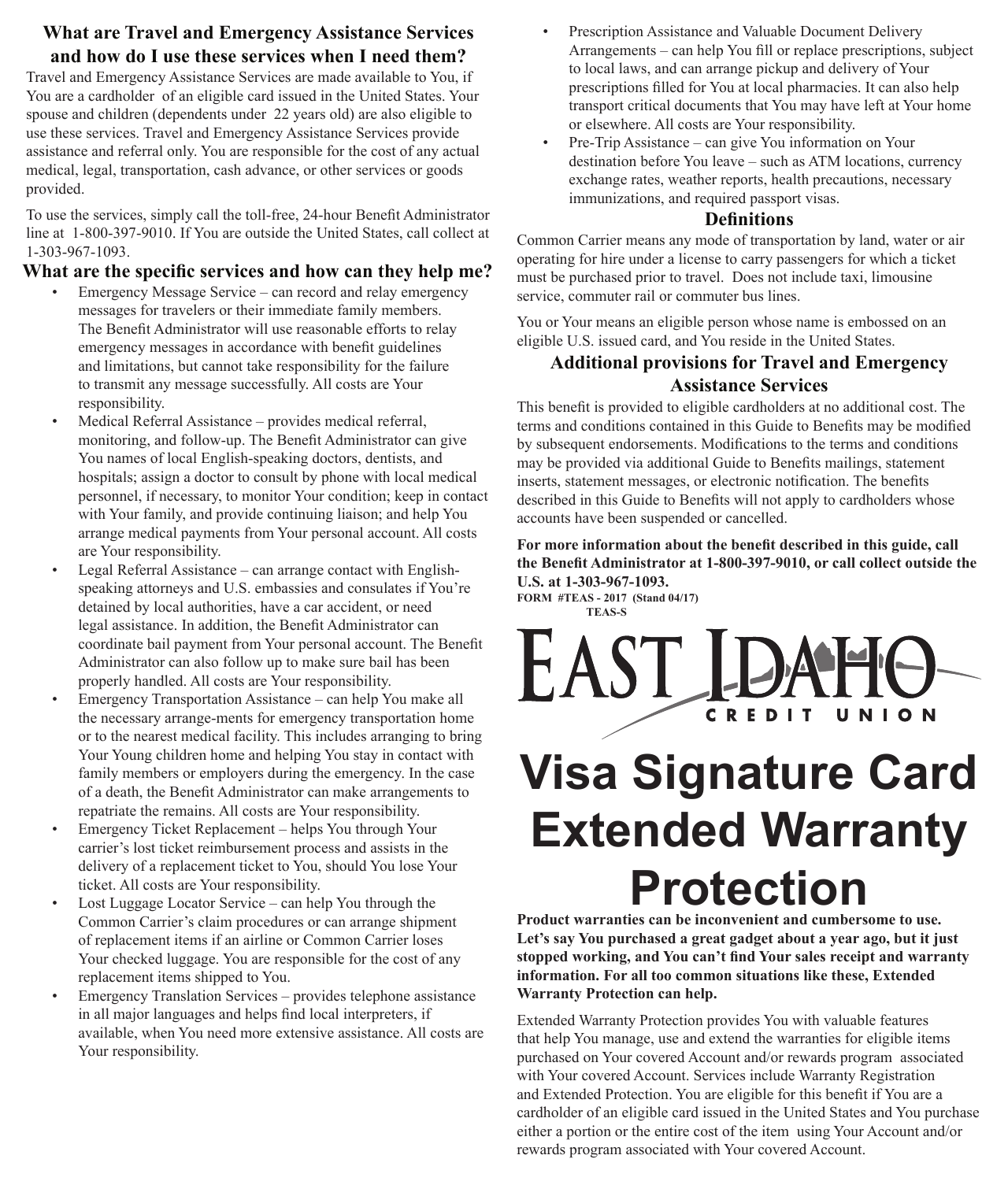#### **Here's how Warranty Registration works**

When You purchase an eligible item that carries a manufacturer's warranty, You can register Your purchase by calling 1-800-397-9010 or call collect outside the U.S. at 1-303-967-1093. You can also register Your purchase online at www.cardbenefitservices.com.

The Benefit Administrator will tell You where to send Your item's sales receipt and warranty information, so they can be kept on file should You need them.

If You choose not to register Your item, be sure to keep Your monthly billing statement reflecting the purchase, the itemized sales receipt, the original manufacturer's written U.S. warranty and any additional warranty in a safe place. These documents will be required to verify Your claim.

## **Here's how Extended Protection works**

Your warranty coverage can be doubled up to one (1) additional year on eligible warranties of three (3) years or less. For example, a manufacturer's warranty of three (3) months would be provided with an additional three (3) months of coverage for a combined total of six (6) months of coverage, and a warranty for six (6) months would be provided with an additional six (6) months of coverage for a combined total of twelve (12) months of coverage. However, if the manufacturer's warranty is for three (3) years, it would only be extended one (1) additional year for a combined total of four (4) years of coverage.

This benefit is limited to no more than the original price of the purchased item (as shown on Your credit card receipt), less shipping and handling fees, up to a maximum of ten thousand dollars (\$10,000.00) per claim, and fifty thousand dollars (\$50,000.00) per cardholder.

The benefit covers purchases made both inside and outside the U.S. The eligible item must have a valid original manufacturer's U.S. repair warranty of three (3) years or less, store-purchased dealer warranty, or an assembler warranty.

# **What Extended Protection does not cover**

- Boats, automobiles, aircraft, and any other motorized vehicles and their motors, equipment, or accessories, including trailers and other items that can be towed by or attached to any motorized vehicle
- Any costs other than those specifically covered under the terms of the original manufacturer's written U.S. repair warranty, as supplied by the original manufacturer, or other eligible warranty
- Items purchased for resale, professional, or commercial use
- Real estate and items which are intended to become part of real estate including, but not limited to, items that are hard-wired or hard-plumbed, garage doors, garage door openers, and ceiling fans
- Rented or leased items
- Computer software
- Medical equipment
- Used or pre-owned items (Refurbished items will be covered as long as it has a warranty with it and would not be considered used or pre-owned.)

# **Filing an Extended Protection claim**

To file a claim, call the Benefit Administrator at 1-800-397-9010 or call collect outside the U.S. at 1-303-967-1093, immediately after the failure of Your covered item. Please note if You do not notify the Benefit Administrator within sixty (60) days of product failure, Your claim may be denied.

The Benefit Administrator will request preliminary claim information, direct You to the repair facility, and send You the claim form. Gift recipients of eligible items are alsoo covered, but they must provide all the documents needed to substantiate their claim.

If You received or purchased a service contract or an extended warranty when You purchased Your item, this benefit will be supplemental to, and in excess of, that coverage.

# **What You must submit to file a claim**

Fill out and sign the claim form the Benefit Administrator sent You, then submit the form within ninety (90) days of the product failure, along with the following documents:

- A copy of Your monthly billing statement (showing the last four
- [4] digits of the Account number) demonstrating that the purchase was made on Your eligible Account and/or rewards program associated with Your covered Account
- If more than one method of payment was used, please provide documentation as to additional currency, voucher, points or any other payment method utilized
- A copy of the itemized sales receipt
- A copy of the original manufacturer's written U.S. warranty, and any other applicable warranty
- A description of the item and its serial number, and any other documentation deemed necessary to substantiate Your claim (this includes bills and, if necessary, a copy of the maintenance record and receipts)
- The original repair estimate or repair bill, indicating cause of failure
- Any other documentation deemed necessary by the Benefit Administrator to substantiate the claim

#### **All claims must be fully substantiated.**

For faster filing, or to learn more about Extended Warranty Protection, visit www.cardbenefitservices.com

# **How will I be reimbursed?**

If You have substantiated Your claim and met the terms and conditions of the benefit, Your item will be replaced or repaired at the Benefit Administrator's discretion, but for no more than the original purchase price of the covered item, as recorded on Your credit card receipt, less shipping and handling fees, up to a maximum of ten thousand dollars (\$10,000.00) per claim, and a maximum of fifty thousand dollars (\$50,000.00) per cardholder. You will only be reimbursed up to the amount charged to Your Account or the program limit, whichever is less.

Under normal circumstances, reimbursement will occur within five (5) business days of the receipt and approval of all required documents.

If Your item is to be repaired, You may go to an authorized repair facility and file a claim for reimbursement. Only valid and reasonable repairs made at the manufacturer's authorized repair facility are covered.

In either case, the Benefit Administrator's payment, replacement, or repair made in good faith will fulfill the obligation under this benefit.

#### **Definitions**

Account means Your credit or debit card Accounts.

Eligible Person means a cardholder who pays for their purchase by using their eligible Account and/or rewards program associated with their covered Account.

You or Your means an Eligible Person who purchase their item to their eligible Account and/or rewards program associated with their covered Account.